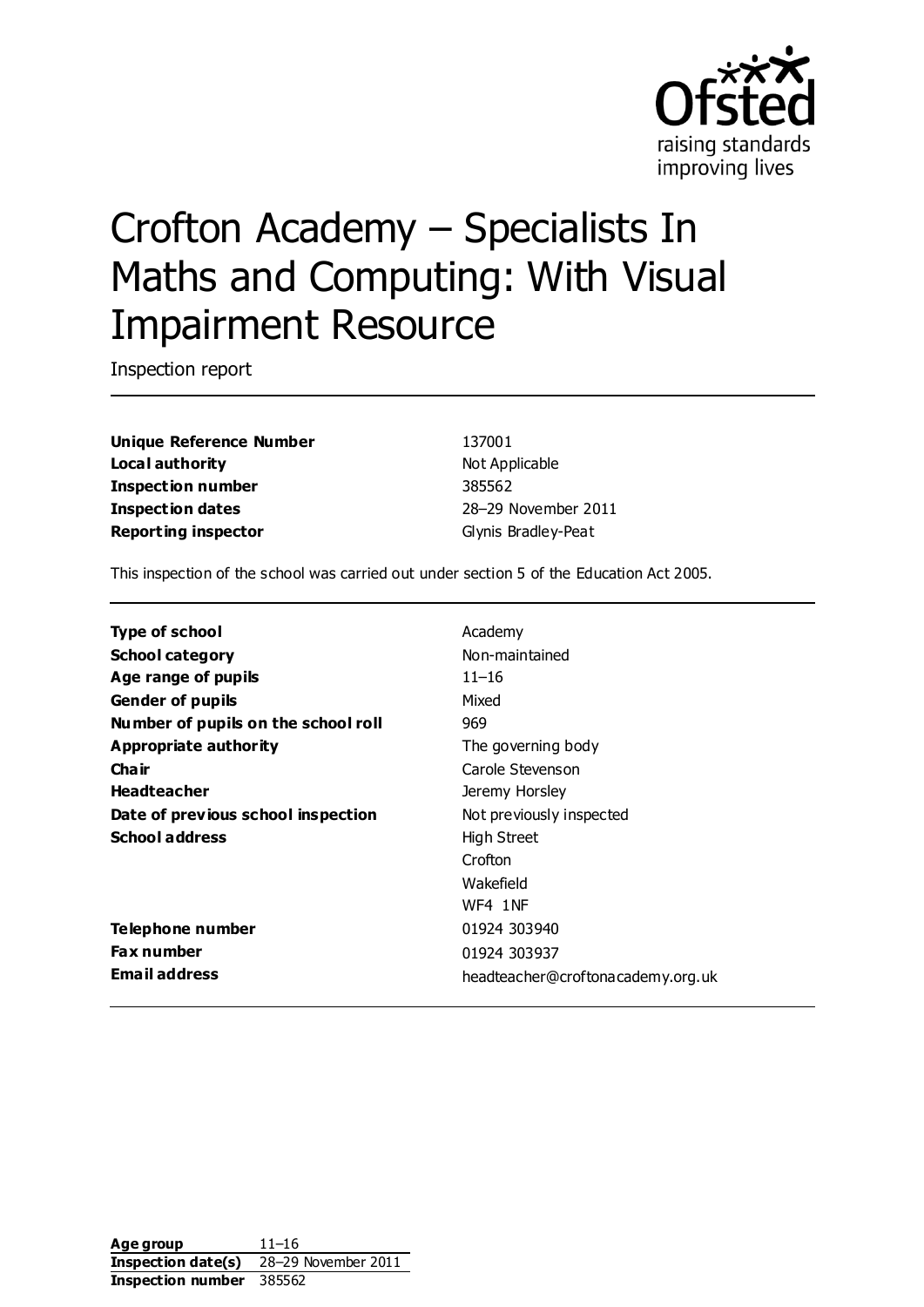The Office for Standards in Education, Children's Services and Skills (Ofsted) regulates and inspects to achieve excellence in the care of children and young people, and in education and skills for learners of all ages. It regulates and inspects childcare and children's social care, and inspects the Children and Family Court Advisory Support Service (Cafcass), schools, colleges, initial teacher training, work-based learning and skills training, adult and community learning, and education and training in prisons and other secure establishments. It rates council children's services, and inspects services for looked after children, safeguarding and child protection.

Further copies of this report are obtainable from the school. Under the Education Act 2005, the school must provide a copy of this report free of charge to certain categories of people. A charge not exceeding the full cost of reproduction may be made for any other copies supplied.

If you would like a copy of this document in a different format, such as large print or Braille, please telephone 0300 123 4234, or email [enquiries@ofsted.gov.uk](mailto:enquiries@ofsted.gov.uk)

You may copy all or parts of this document for non-commercial purposes, as long as you give details of the source and date of publication and do not alter the information in any way.

To receive regular email alerts about new publications, including survey reports and school inspection reports, please visit our website and go to 'Subscribe'.

Piccadilly Gate Store Street Manchester M1 2WD

T: 0300 123 4234 Textphone: 0161 618 8524 [enquiries@ofsted.gov.uk](mailto:enquiries@ofsted.gov.uk) [www.ofsted.gov.uk](http://www.ofsted.gov.uk/)



© Crown copyright 2011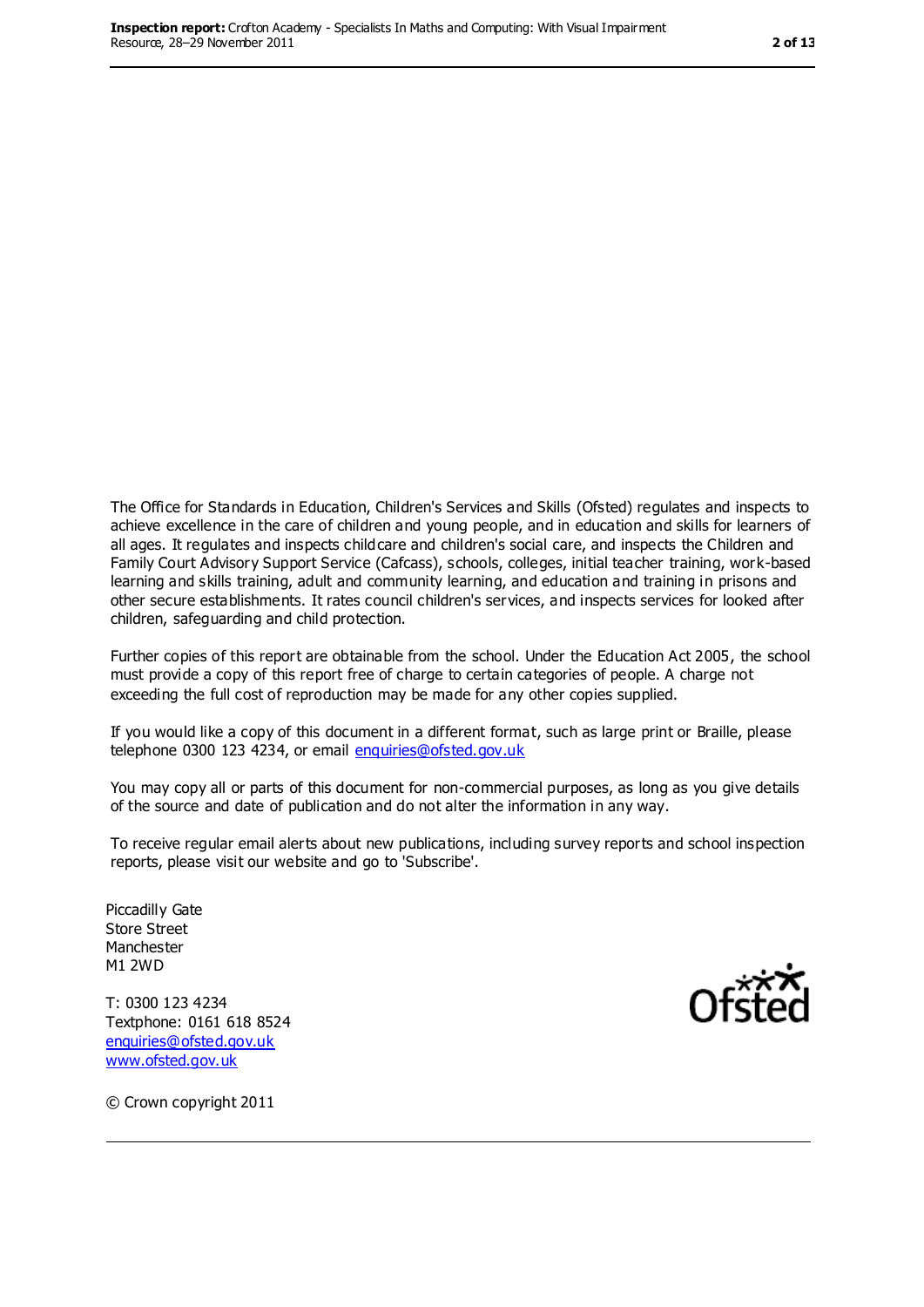# **Introduction**

This inspection was carried out by five additional inspectors. The inspectors visited 36 lessons, observed 35 teachers and held meetings with the headteacher, senior leadership team, teaching staff, members of the governing body and students. They observed the school's work and looked at pupils' books. The inspectors checked documents including the school improvement plan, systems for tracking students' progress, documentation regarding safeguarding students and school policies. They also analysed information from 429 questionnaires from parents and carers, in addition to those received from staff and students.

The inspection team reviewed many aspects of the school's work. It looked in detail at a number of key areas.

- What current data show about attainment and progress, particularly of boys.
- Whether teachers use assessment information to re-shape tasks during lessons and if their written and verbal feedback ensures students move forward in their learning.
- Whether leaders at all levels ensure that the quality of teaching and learning are evaluated rigorously and whether improvement has been driven through in all subject areas.
- What the key factors are which contribute to the school's successful track record.

## **Information about the school**

Crofton Academy is an average-sized secondary school. It became an academy in August 2011. The largest group of pupils is of White British heritage, with the remainder coming from a wide variety of different heritages. A very low proportion speaks English as an additional language. The proportion of pupils known to be eligible for free school meals is below the national average but rising year on year. Almost a sixth of all students, a proportion lower than that found nationally, have special educational needs and/or disabilities. The school hosts the visual impairment unit for the Wakefield area, for secondary-aged students.

The academy has specialist mathematics and computing status. It has gained numerous awards including Healthy School status.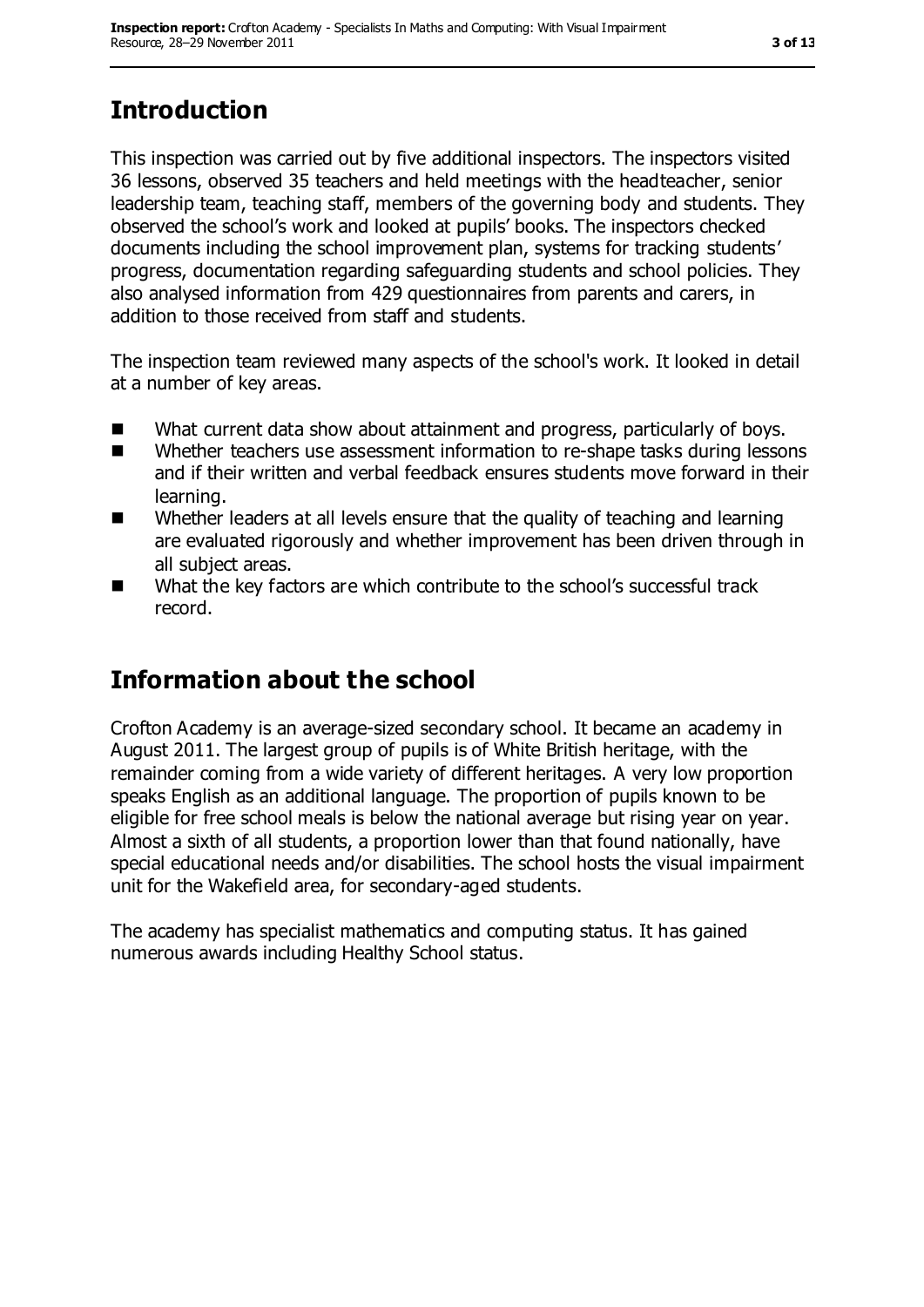**Inspection grades: 1 is outstanding, 2 is good, 3 is satisfactory and 4 is inadequate** Please turn to the glossary for a description of the grades and inspection terms

## **Inspection judgements**

#### **Overall effectiveness: how good is the school? 1**

#### **The school's capacity for sustained improvement 1**

#### **Main findings**

Crofton Academy is an outstanding school where there is no room for complacency. The headteacher's passion for high achievement is infectious. This ensures that leaders and staff at all levels are dedicated and committed. He is extremely well supported by his senior leadership team. Teamwork is a key factor in the academy's success along with hard work and pride. Without exception, staff believe the academy to be well led and managed. Parents and carers are overwhelmingly supportive of the school and full of praise. One wrote, echoing the views of many, 'I have nothing but praise for Crofton Academy. My daughter loves going to school and has become a confident, mature 11 year old.'

Insightful self-evaluation clearly identifies the academy's strengths and areas for improvement. This, combined with excellent data analysis, makes sure that any potential underachievement is dealt with quickly and that no child is left behind. The school identified that boys were not achieving as well as girls, particularly in English. Leaders took rapid action and made effective adjustments to the curriculum and teaching to enable boys to engage better. The quality of departmental and year leadership is exemplary and focuses its energy on ensuring that every student gets the chance to excel. The governing body is highly skilled and works hard to support the academy. Governors ensure that targets set are highly challenging. The academy and its students have responded well to these as is demonstrated by improving progress, attendance and behaviour. Safeguarding students is paramount. There are excellent systems in place for child protection and health and safety which ensure that students learn in a safe environment. The academy has tackled the issues from the previous inspection with vigour, and improvements are clearly evident in the outstanding outcomes achieved by students. Leaders and managers across the academy are highly effective; there is excellent capacity for further improvement.

Students' achievement is outstanding because of the attention the school pays to ensuring the success of every single individual. The percentage gaining five  $A^*$  to C GCSE grades including English and mathematics is consistently high and considering the average starting points of the majority of learners, the progress they make is good. Those students with special educational needs and/or disabilities also achieve well because their needs are met effectively, particularly those in the visually impaired unit where support is exemplary.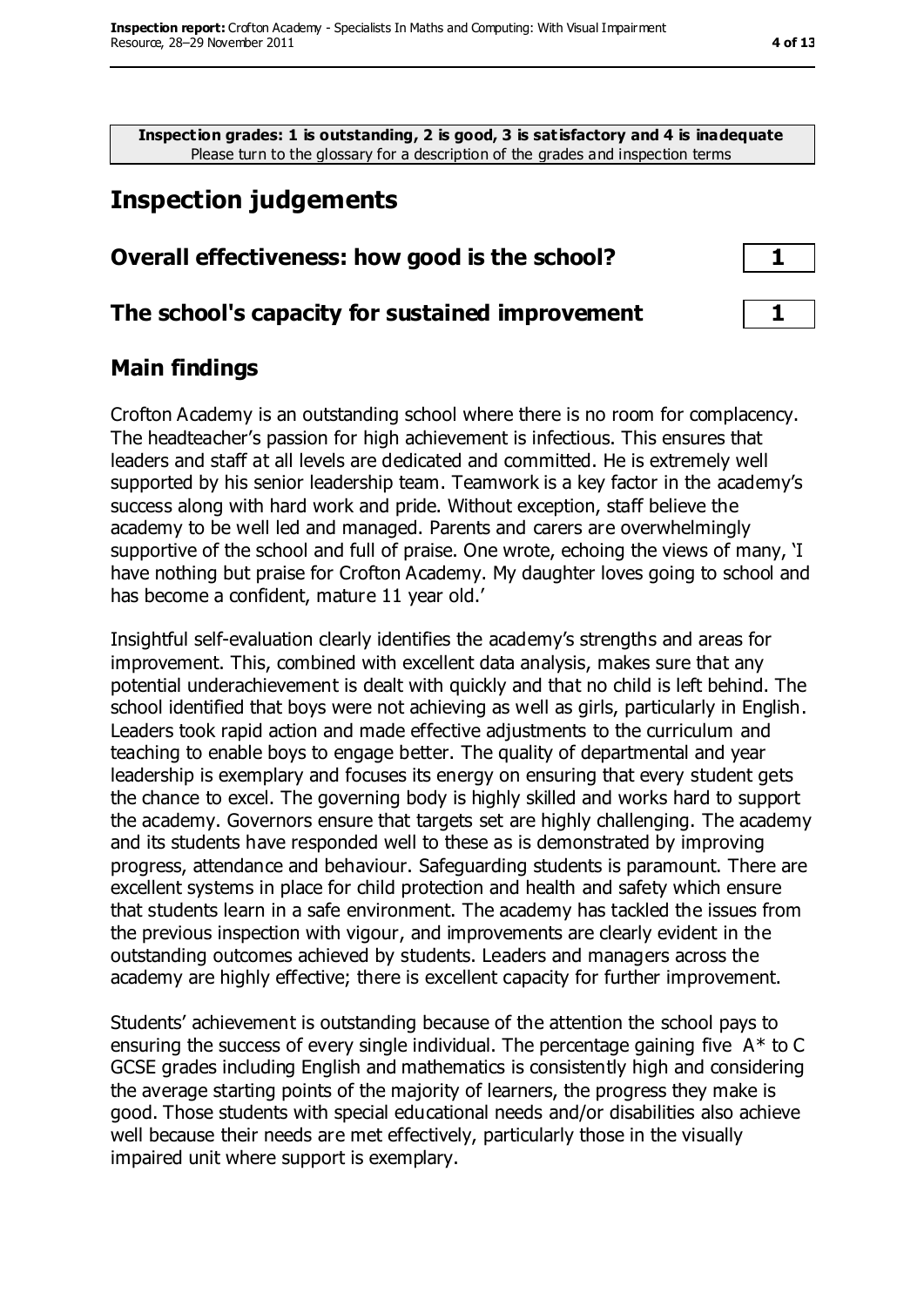Behaviour is excellent because all staff and students have high expectations and there are clear procedures and systems which are used consistently. Students benefit from a joint approach that addresses their academic and pastoral needs. Care, guidance and support are exemplary. Attitudes to learning are outstanding and students' enjoyment of school is reflected in above average attendance figures. Students feel safe and secure. They are extremely active in the school and local community. Strong relationships underpin good learning. Teaching overall is good. High levels of engagement and good subject knowledge promote the good progress made by students. Teachers' planning has improved but sometimes they talk for too long in lessons which limits the time available for students to work and think things through for themselves. Teachers do not always check students' understanding of what they are learning as rigorously as they could during lessons and a narrow range of activities and experiences do not always challenge all learners well enough, especially those who are higher attaining. The excellent curriculum ensures outstanding outcomes because it is flexible and consistently tailored to meet every student's needs. It offers a range of stimulating experiences which enhance and extend what is learnt in the classroom.

## **What does the school need to do to improve further?**

- Increase the proportion of good and outstanding teaching in order to accelerate progress towards outstanding by:
	- challenging students to think for themselves
	- reducing the amount of time teachers spend talking in lessons
	- checking all students' understanding of what they are learning more rigorously during the lesson
	- ensuring a wider range of activities and experiences which challenge all learners, particularly the higher attainers.

## **Outcomes for individuals and groups of pupils 1**

From average starting points on entry to the school, students make good progress overall. Progress in English is improving and in some subject areas, for example in mathematics, progress has been consistently outstanding. This is linked with the good questioning skills of teachers which encourages students to explain their strategies and reasoning. In a Year 11 lesson, students were prompted to consider the implications of information provided on comparative pie charts and talked to each other about their findings. The teacher's style of questioning ensured all students prepared responses and, as a result, they made at least good progress. Boys' achievement has improved and the gap between them and the girls has narrowed considerably. Students with special educational needs and/or disabilities also make good progress because of effective support for their learning. Those students who are visually impaired make excellent progress because of the highly effective use of the support they receive. Their achievement and enjoyment are outstanding.

Students have an excellent understanding of how to keep themselves safe and show maturity when dealing with hazardous situations. Their behaviour is excellent and they demonstrate a real desire to learn. Relationships between adults and students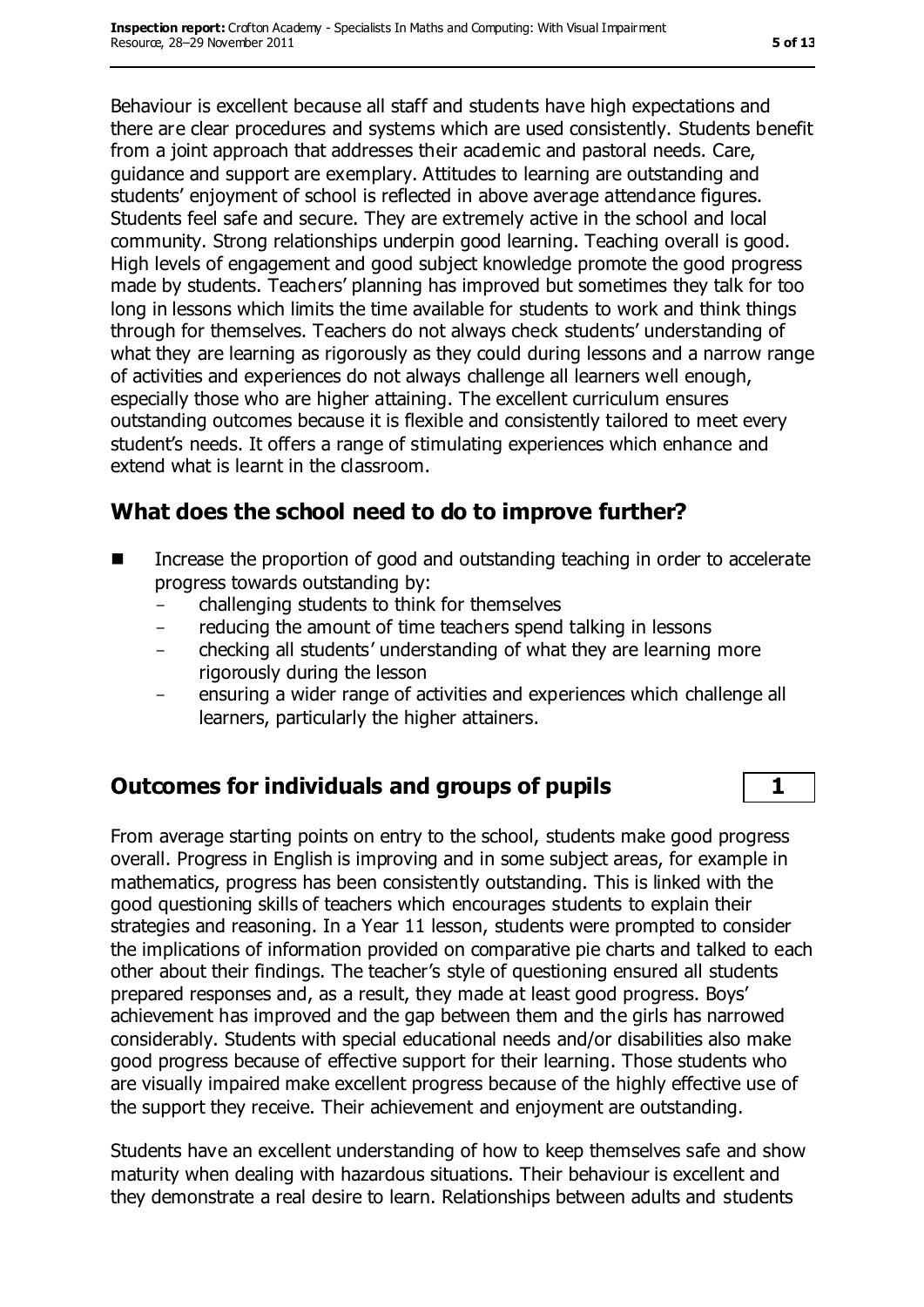are extremely positive. As a result, they are confident to ask questions of their teachers in lessons. Students are extremely proud of and are committed wholeheartedly to their school community. One said, 'Coming to school is like coming to your second home … we all feel safe, everyone gets on with each other and teachers don't talk down to us, they treat us as adults and we respond.' They participate enthusiastically in large numbers in a wide variety of activities to improve the academy and its community, notably through the 'student voice'. Students are routinely involved in the selection process for new teachers. They have a good understanding of how to lead healthy, fit lives. This reflects work carried out to gain the Healthy Schools Award. Students are extremely well prepared for the world of work. Basic skills are well above average and the academy has worked hard to improve attendance which is now above average.

These are the grades for pupils' outcomes

| Pupils' achievement and the extent to which they enjoy their learning<br>Taking into account:<br>Pupils' attainment <sup>1</sup><br>The quality of pupils' learning and their progress<br>The quality of learning for pupils with special educational needs and/or disabilities<br>and their progress<br>The extent to which pupils feel safe<br><b>Pupils' behaviour</b><br>The extent to which pupils adopt healthy lifestyles<br>The extent to which pupils contribute to the school and wider community<br>The extent to which pupils develop workplace and other skills that will<br>contribute to their future economic well-being<br>Taking into account:<br>Pupils' attendance <sup>1</sup><br>The extent of pupils' spiritual, moral, social and cultural development | $555$ and and grades for papils categories |  |
|--------------------------------------------------------------------------------------------------------------------------------------------------------------------------------------------------------------------------------------------------------------------------------------------------------------------------------------------------------------------------------------------------------------------------------------------------------------------------------------------------------------------------------------------------------------------------------------------------------------------------------------------------------------------------------------------------------------------------------------------------------------------------------|--------------------------------------------|--|
|                                                                                                                                                                                                                                                                                                                                                                                                                                                                                                                                                                                                                                                                                                                                                                                |                                            |  |
|                                                                                                                                                                                                                                                                                                                                                                                                                                                                                                                                                                                                                                                                                                                                                                                |                                            |  |
|                                                                                                                                                                                                                                                                                                                                                                                                                                                                                                                                                                                                                                                                                                                                                                                |                                            |  |
|                                                                                                                                                                                                                                                                                                                                                                                                                                                                                                                                                                                                                                                                                                                                                                                |                                            |  |
|                                                                                                                                                                                                                                                                                                                                                                                                                                                                                                                                                                                                                                                                                                                                                                                |                                            |  |
|                                                                                                                                                                                                                                                                                                                                                                                                                                                                                                                                                                                                                                                                                                                                                                                |                                            |  |
|                                                                                                                                                                                                                                                                                                                                                                                                                                                                                                                                                                                                                                                                                                                                                                                |                                            |  |
|                                                                                                                                                                                                                                                                                                                                                                                                                                                                                                                                                                                                                                                                                                                                                                                |                                            |  |
|                                                                                                                                                                                                                                                                                                                                                                                                                                                                                                                                                                                                                                                                                                                                                                                |                                            |  |
|                                                                                                                                                                                                                                                                                                                                                                                                                                                                                                                                                                                                                                                                                                                                                                                |                                            |  |
|                                                                                                                                                                                                                                                                                                                                                                                                                                                                                                                                                                                                                                                                                                                                                                                |                                            |  |
|                                                                                                                                                                                                                                                                                                                                                                                                                                                                                                                                                                                                                                                                                                                                                                                |                                            |  |
|                                                                                                                                                                                                                                                                                                                                                                                                                                                                                                                                                                                                                                                                                                                                                                                |                                            |  |
|                                                                                                                                                                                                                                                                                                                                                                                                                                                                                                                                                                                                                                                                                                                                                                                |                                            |  |
|                                                                                                                                                                                                                                                                                                                                                                                                                                                                                                                                                                                                                                                                                                                                                                                |                                            |  |

## **How effective is the provision?**

 $\overline{a}$ 

Teaching is good and improving steadily. The excellent relationships evident in the vast majority of classes promote high levels of engagement. Teachers know their students well and understand their individual strengths and weaknesses. In the majority of lessons teachers encourage students to explore and develop their own ideas. Their questioning strategies prompt deeper thinking. This engenders in students a thirst for knowledge and promotes some lively debate. In a geography lesson in Year 11 about industrial location, students were able to think logically and follow enquiry routes. They took responsibility for their own learning. The teacher's high quality verbal feedback ensured students moved on in their learning swiftly. In a physics lesson in Year 10, the students were experimenting with bouncing balls and calculating energy loss. They were encouraged to work independently and used their prior learning well, applying it to a new context. However, this practice is not always consistent. In a few lessons students do not make the progress of which they are capable because lessons are dominated by teachers talking for too long. Opportunities are missed to involve them more creatively in their learning. Teachers do not always ensure that the most able students are provided with work to

<sup>&</sup>lt;sup>1</sup>The grades for attainment and attendance are: 1 is high; 2 is above average; 3 is broadly average; and 4 is low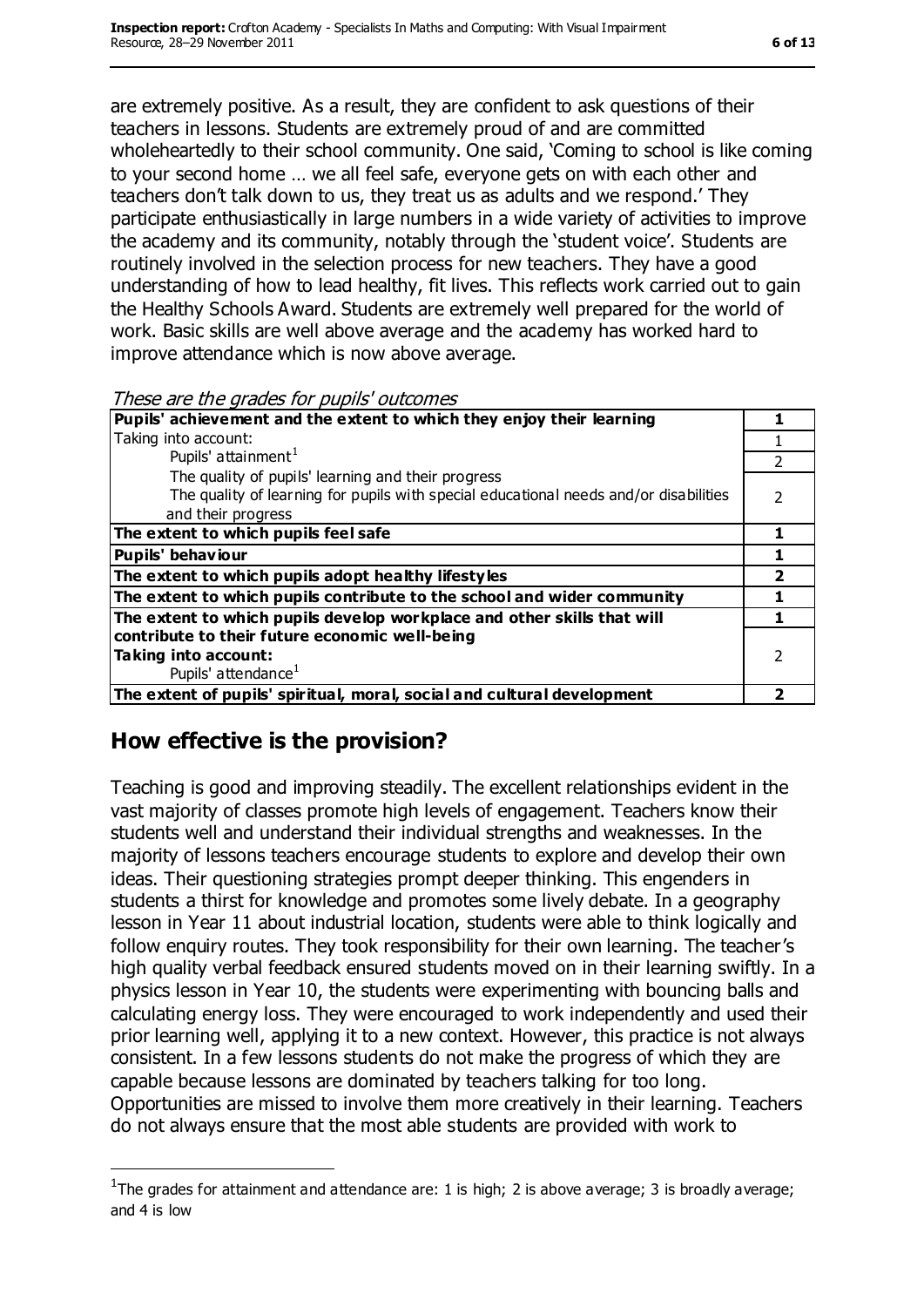challenge and promote their learning. In these classes the narrow range of activities does not stimulate students well enough and the pace of learning slows. Teachers' written feedback provides effective guidance about how work should be improved.

The curriculum is highly effective at meeting the needs and interests of all students; for example, a range of cross-curricular themes and enrichment events ensure that learning is more enjoyable. These complement a wide variety of subject areas, for example 'Industry Day' and 'Safe Places Day'. Many visitors to the academy add quality to the curriculum such as the African dance and associated workshops which promoted an in-depth understanding of culture and beliefs. There is a huge range of extra-curricular activities which celebrate musical, sporting and cultural experiences. Alternative provision is made available for students with very specific needs and this is monitored exceptionally well by the school. The academy's specialism continues to have an excellent impact on learners and the percentage of students who are leaving the school with A\* to C in mathematics is high. All students leave the academy with an information and communication technology qualification.

The target-setting process and use of data to spot any underachievement is sophisticated. As a result students whose circumstances make them more vulnerable do extremely well in their personal and academic achievement. This group also benefit exceptionally well from highly effective links with external agencies which support their development. A particular strength of the academy's outstanding care, guidance and support is its transition work. Strong relationships with primary schools and post-16 providers ensure that no learning time is lost when moving between establishments. The academy's work alongside parents and carers contributes very well to the outcomes achieved.

These are the grades for the quality of provision

| The quality of teaching                                                  |  |
|--------------------------------------------------------------------------|--|
| Taking into account:                                                     |  |
| The use of assessment to support learning                                |  |
| The extent to which the curriculum meets pupils' needs, including, where |  |
| relevant, through partnerships                                           |  |
| The effectiveness of care, guidance and support                          |  |

## **How effective are leadership and management?**

The headteacher provides exceptional leadership and works with a senior leadership team to create a thriving, purposeful academy with achievement and care at its heart. Their determination to bring about further improvements is impressive. Consequently, the vision for the future of the academy is embraced by all staff and capacity to improve is excellent. Strategies for supporting and challenging relatively weaker teaching have been very successful. Training for teachers is based firmly on what leaders observe in classrooms. A variety of monitoring activities pinpoints weaknesses and celebrates strengths through the sharing of good practice. The impact of its work to move good teaching to outstanding is beginning to pay dividends and is gathering momentum. The importance of data to plan effective and challenging lessons is now more fully understood by staff. The governing body fulfils its statutory duties and has had an excellent impact on the work of the academy through its role of critical friend. Members have a thorough understanding of the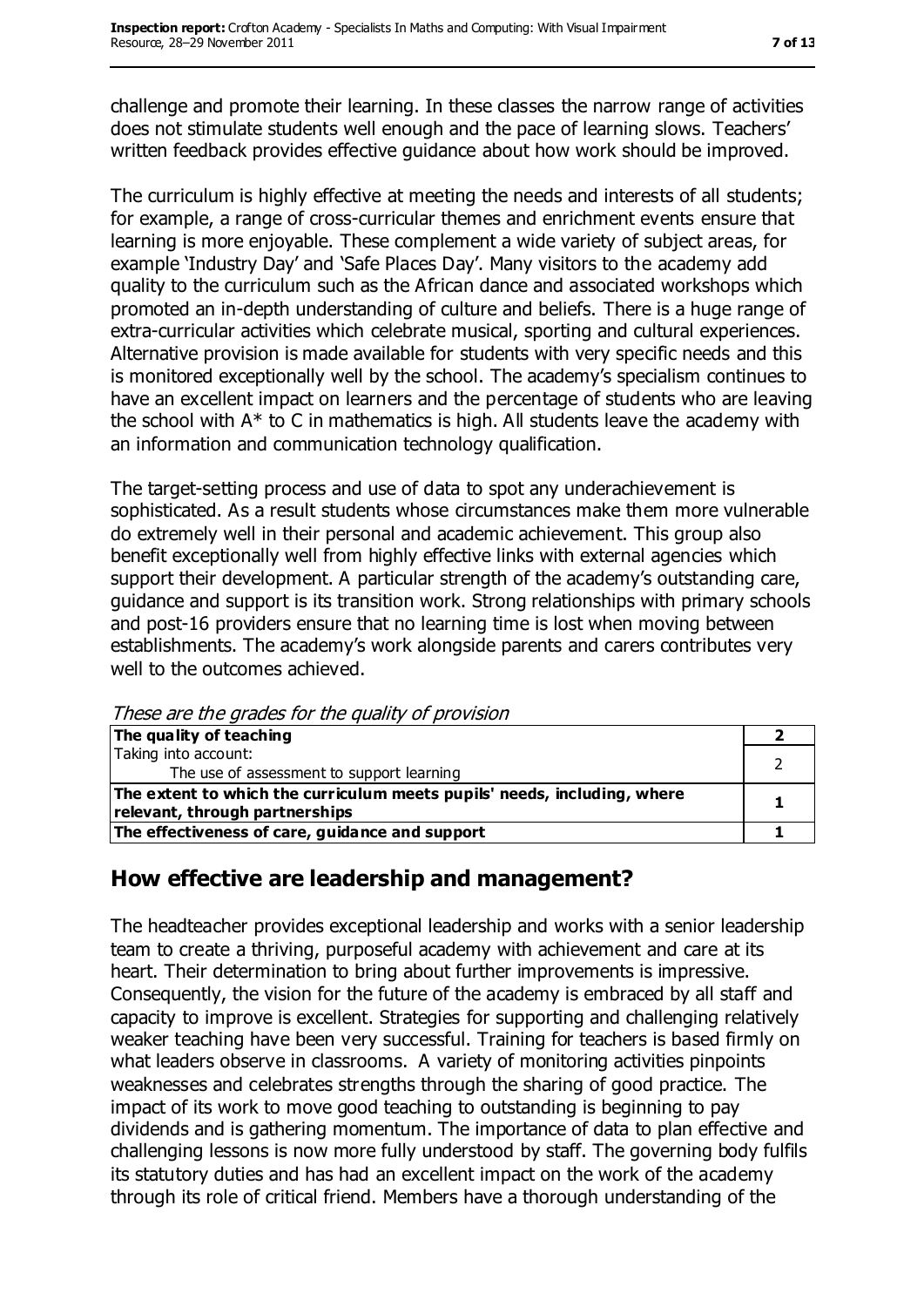performance data and are meticulous in carrying out their safeguarding duties. The academy has exemplary procedures for safeguarding and risk assessment which have served as a model for other schools.

The academy has a commitment to ensure that every pupil has an equal chance to learn. It has worked well to eradicate differences between girls' and boys' performance. Currently there is an understanding that those higher-attaining students in each class are not always fully challenged to achieve as well as they can. A number of visually impaired students are integrated well and are equal members of the academy community. Parents and carers feel very much part of the academy and are exceptionally well informed through a wide variety of media. Their views are respected by leaders who use them constructively in the decision-making process. Outstanding partnership links promote students' personal development, their understanding of citizenship and first-rate achievement. This is because they are sharply focused on students' particular needs. Leaders and managers have an excellent understanding of the religious, economic and social context of the academy. However, it realises that there is insufficient engagement with a range of community groups beyond the immediate locality.

These are the grades for the leadership and management

| The effectiveness of leadership and management in embedding ambition and                                                                                            |  |
|---------------------------------------------------------------------------------------------------------------------------------------------------------------------|--|
| driving improvement                                                                                                                                                 |  |
| Taking into account:                                                                                                                                                |  |
| The leadership and management of teaching and learning                                                                                                              |  |
| The effectiveness of the governing body in challenging and supporting the<br>school so that weaknesses are tackled decisively and statutory responsibilities<br>met |  |
| The effectiveness of the school's engagement with parents and carers                                                                                                |  |
| The effectiveness of partnerships in promoting learning and well-being                                                                                              |  |
| The effectiveness with which the school promotes equality of opportunity and<br>tackles discrimination                                                              |  |
| The effectiveness of safeguarding procedures                                                                                                                        |  |
| The effectiveness with which the school promotes community cohesion                                                                                                 |  |
| The effectiveness with which the school deploys resources to achieve value for<br>money                                                                             |  |

## **Views of parents and carers**

Almost half of the parents and carers returned the questionnaires, a much higher proportion than is typical for a secondary school, and almost all of these were extremely positive about the school. There was a low level of disagreement with any of the statements. Parents and carers think the academy is led and managed well. Inspection evidence endorsed this view. Just over a quarter of parents and carers made additional comments. Some spoke of the particularly caring and supportive ethos of the academy. Some wrote about how much they appreciate the hard work of the headteacher, leaders and staff. Leadership and management were commented on as being highly effective. The inspection evidence supports these positive views.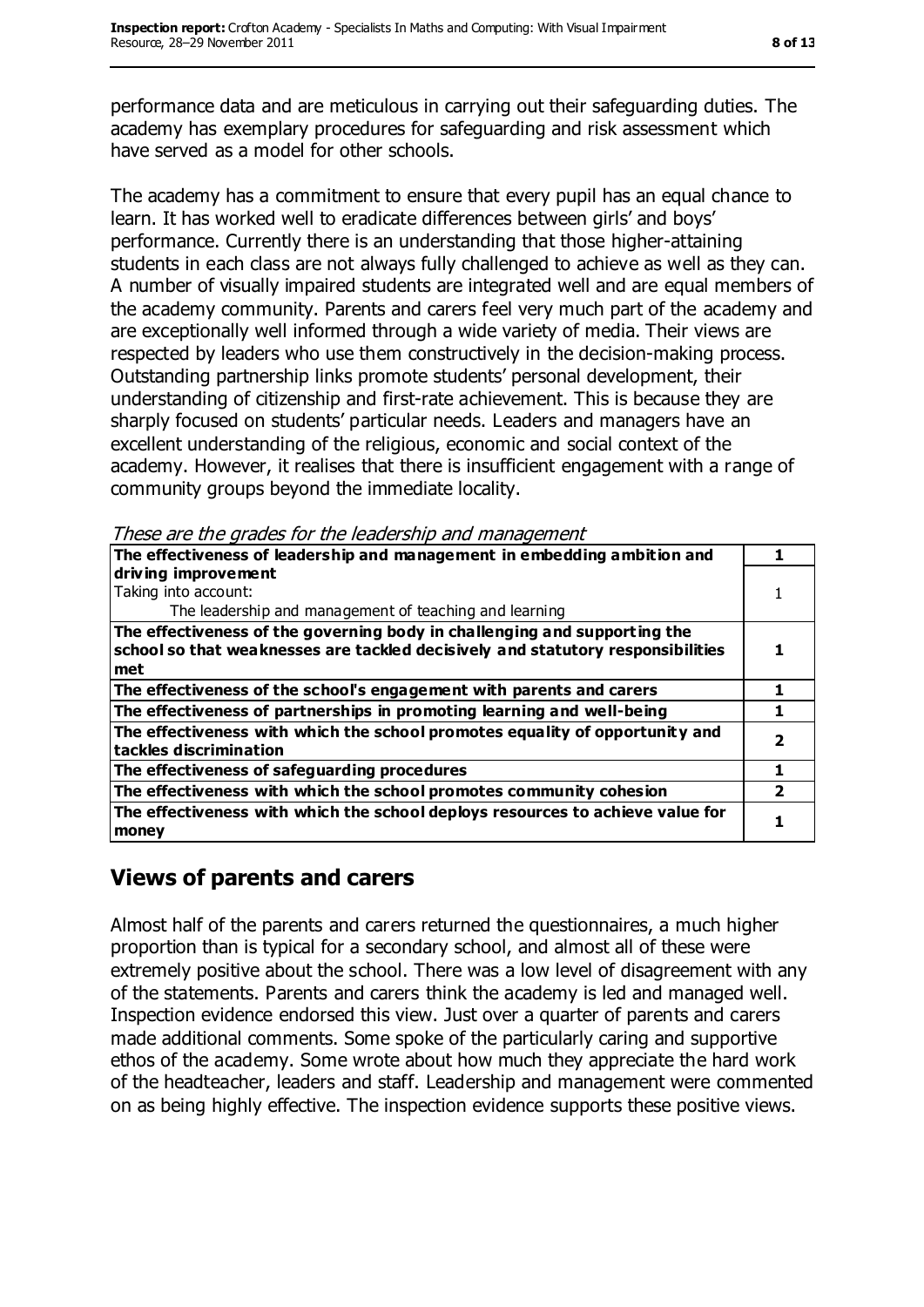## **Responses from parents and carers to Ofsted's questionnaire**

Ofsted invited all the registered parents and carers of pupils registered at Crofton Academy - Specialists In Maths and Computing: With Visual Impairment Resource to complete a questionnaire about their views of the school.

In the questionnaire, parents and carers were asked to record how strongly they agreed with 13 statements about the school.

The inspection team received 429 completed questionnaires by the end of the on-site inspection. In total, there are 969 pupils registered at the school.

| <b>Statements</b>                                                                                                                                                                                                                                       | <b>Strongly</b><br>agree |               | <b>Agree</b> |    | <b>Disagree</b> |                | <b>Strongly</b><br>disagree |              |
|---------------------------------------------------------------------------------------------------------------------------------------------------------------------------------------------------------------------------------------------------------|--------------------------|---------------|--------------|----|-----------------|----------------|-----------------------------|--------------|
|                                                                                                                                                                                                                                                         | <b>Total</b>             | $\frac{9}{6}$ | <b>Total</b> | %  | <b>Total</b>    | $\frac{1}{2}$  | <b>Total</b>                | %            |
| My child enjoys school                                                                                                                                                                                                                                  | 194                      | 45            | 217          | 51 | 14              | 3              | $\mathbf{1}$                | 0            |
| The school keeps my child<br>safe                                                                                                                                                                                                                       | 211                      | 49            | 212          | 49 | 3               | $\mathbf{1}$   | 0                           | 0            |
| The school informs me<br>about my child's progress                                                                                                                                                                                                      | 258                      | 60            | 155          | 36 | 11              | 3              | $\mathbf{1}$                | 0            |
| My child is making enough<br>progress at this school                                                                                                                                                                                                    | 217                      | 51            | 188          | 44 | 16              | $\overline{4}$ | 3                           | $\mathbf{1}$ |
| The teaching is good at<br>this school                                                                                                                                                                                                                  | 201                      | 47            | 213          | 50 | 6               | $\mathbf{1}$   | $\mathbf{1}$                | 0            |
| The school helps me to<br>support my child's learning                                                                                                                                                                                                   | 167                      | 39            | 225          | 52 | 22              | 5              | $\overline{\mathbf{4}}$     | $\mathbf{1}$ |
| The school helps my child<br>to have a healthy lifestyle                                                                                                                                                                                                | 113                      | 26            | 269          | 63 | 26              | 6              | 4                           | $\mathbf{1}$ |
| The school makes sure that<br>my child is well prepared<br>for the future (for example<br>changing year group,<br>changing school, and for<br>children who are finishing<br>school, entering further or<br>higher education, or<br>entering employment) | 190                      | 44            | 211          | 49 | $\overline{2}$  | $\mathbf 0$    | $\overline{2}$              | $\mathbf 0$  |
| The school meets my<br>child's particular needs                                                                                                                                                                                                         | 190                      | 44            | 218          | 51 | 15              | 3              | $\overline{2}$              | $\mathbf 0$  |
| The school deals effectively<br>with unacceptable<br>behaviour                                                                                                                                                                                          | 172                      | 40            | 210          | 49 | 22              | 5              | 3                           | $\mathbf{1}$ |
| The school takes account<br>of my suggestions and<br>concerns                                                                                                                                                                                           | 152                      | 35            | 232          | 54 | 17              | 4              | 4                           | $\mathbf{1}$ |
| The school is led and<br>managed effectively                                                                                                                                                                                                            | 224                      | 52            | 190          | 44 | $\mathbf{1}$    | $\mathbf 0$    | $\mathbf{1}$                | 0            |
| Overall, I am happy with<br>my child's experience at<br>this school                                                                                                                                                                                     | 248                      | 58            | 168          | 39 | $\overline{7}$  | $\overline{2}$ | 4                           | $\mathbf{1}$ |

The table above summarises the responses that parents and carers made to each statement. The percentages indicate the proportion of parents and carers giving that response out of the total number of completed questionnaires. Where one or more parents and carers chose not to answer a particular question, the percentages will not add up to 100%.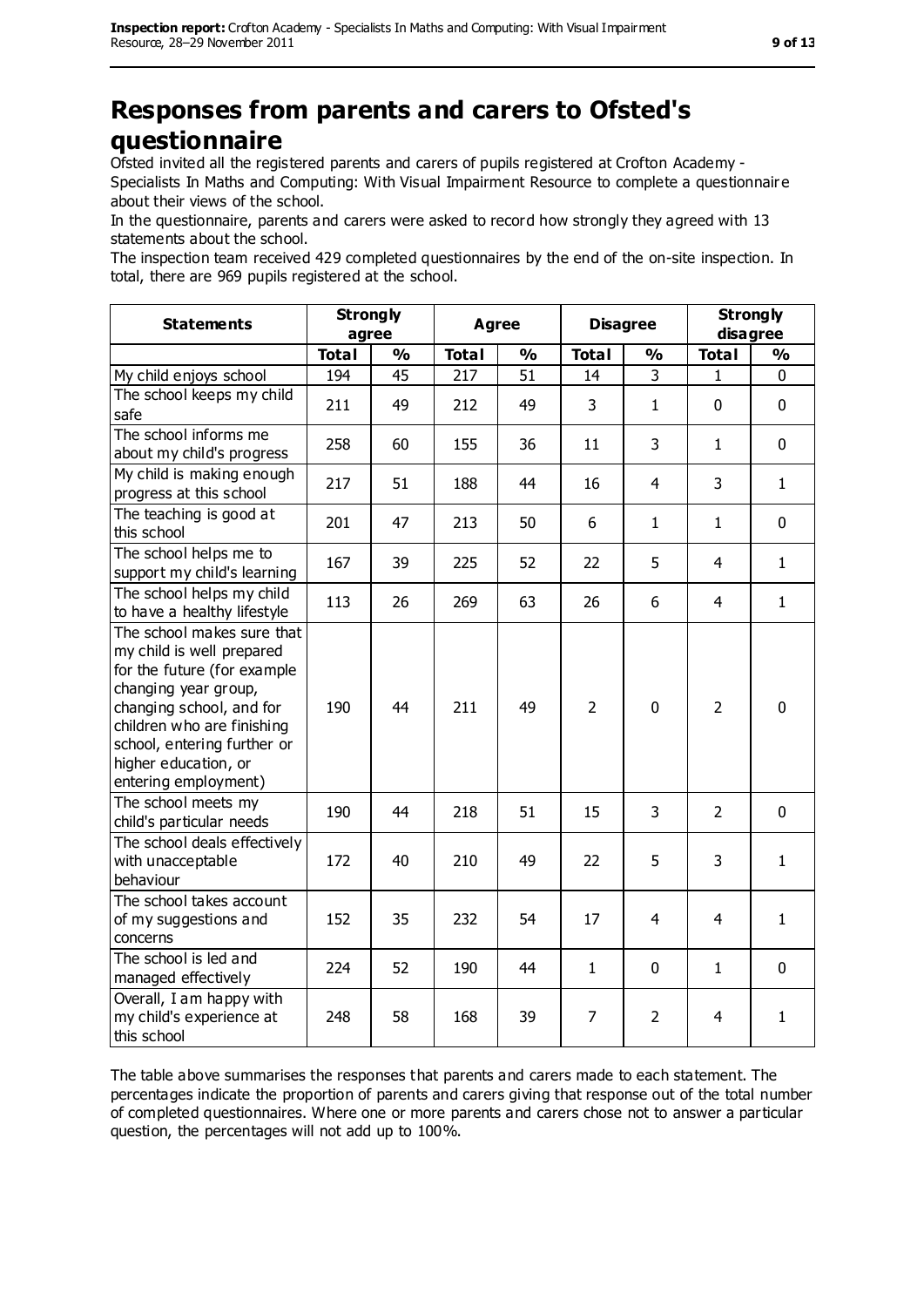## **Glossary**

## **What inspection judgements mean**

| <b>Grade</b> | <b>Judgement</b> | Description                                                                                                                                                                                                                      |
|--------------|------------------|----------------------------------------------------------------------------------------------------------------------------------------------------------------------------------------------------------------------------------|
| Grade 1      | Outstanding      | These features are highly effective. An outstanding<br>school provides exceptionally well for all its pupils'<br>needs.                                                                                                          |
| Grade 2      | Good             | These are very positive features of a school. A school<br>that is good is serving its pupils well.                                                                                                                               |
| Grade 3      | Satisfactory     | These features are of reasonable quality. A<br>satisfactory school is providing adequately for its<br>pupils.                                                                                                                    |
| Grade 4      | Inadequate       | These features are not of an acceptable standard. An<br>inadequate school needs to make significant<br>improvement in order to meet the needs of its pupils.<br>Ofsted inspectors will make further visits until it<br>improves. |

#### **Overall effectiveness of schools**

|                          | Overall effectiveness judgement (percentage of schools) |      |                     |                   |
|--------------------------|---------------------------------------------------------|------|---------------------|-------------------|
| <b>Type of</b><br>school | <b>Outstanding</b>                                      | Good | <b>Satisfactory</b> | <b>Inadequate</b> |
| Nursery schools          | 43                                                      | 47   | 10                  |                   |
| Primary schools          | 6                                                       | 46   | 42                  |                   |
| Secondary<br>schools     | 14                                                      | 36   | 41                  | 9                 |
| Sixth forms              | 15                                                      | 42   | 41                  | 3                 |
| Special schools          | 30                                                      | 48   | 19                  | 3                 |
| Pupil referral<br>units  | 14                                                      | 50   | 31                  | 5                 |
| All schools              | 10                                                      | 44   | 39                  |                   |

New school inspection arrangements were introduced on 1 September 2009. This means that inspectors now make some additional judgements that were not made previously.

The data in the table above is for the period 1 September 2010 to 08 April 2011 and are consistent with the latest published official statistics about maintained school inspection outcomes (see [www.ofsted.gov.uk\)](http://www.ofsted.gov.uk/).

The sample of schools inspected during 2010/11 was not representative of all schools nationally, as weaker schools are inspected more frequently than good or outstanding schools.

Percentages are rounded and do not always add exactly to 100. Sixth form figures reflect the judgements made for the overall effectiveness of the sixth form in secondary schools, special schools and pupil referral units.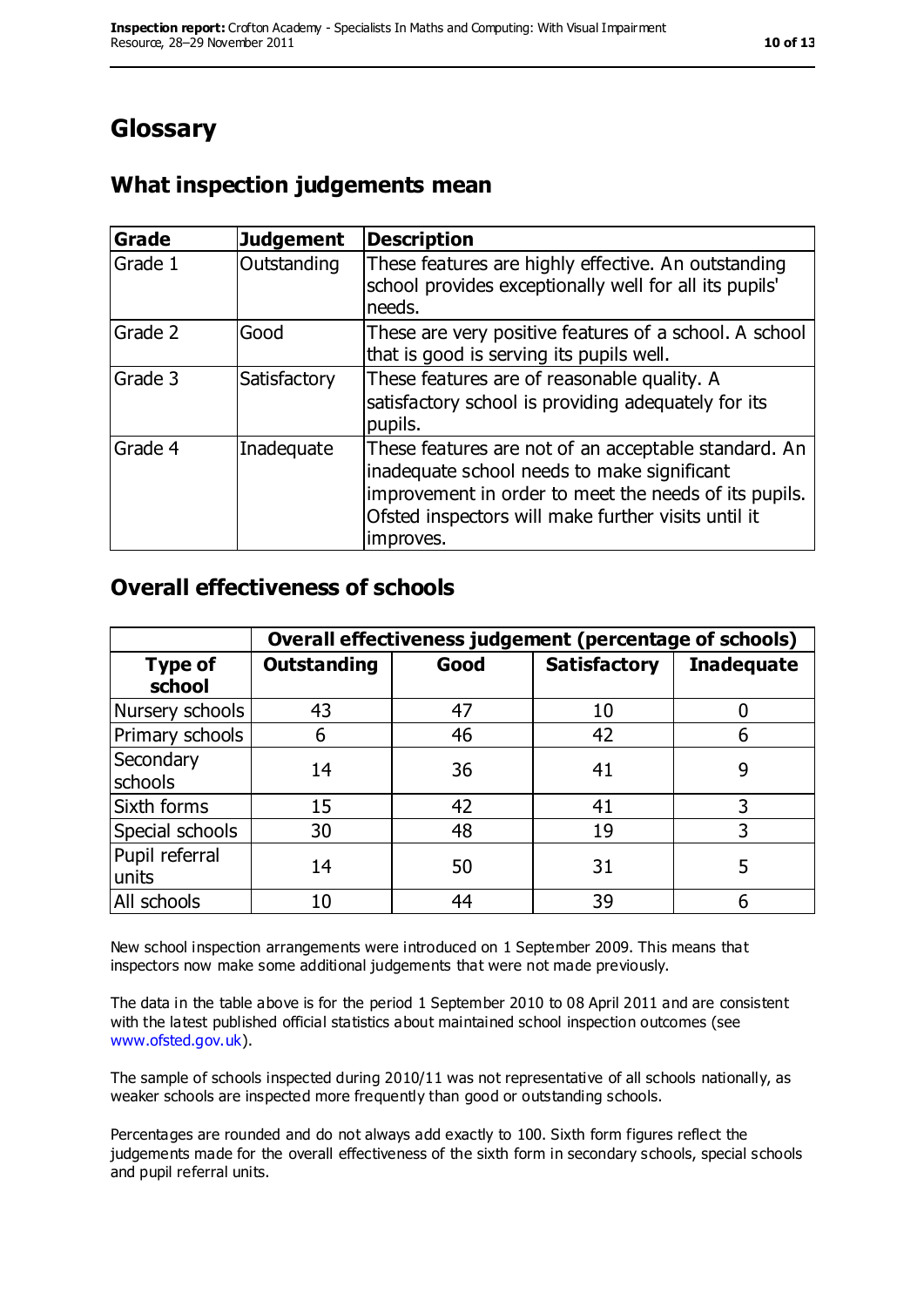# **Common terminology used by inspectors**

| Achievement:               | the progress and success of a pupil in their<br>learning, development or training.                                                                                                                                                                                                                                                         |  |  |
|----------------------------|--------------------------------------------------------------------------------------------------------------------------------------------------------------------------------------------------------------------------------------------------------------------------------------------------------------------------------------------|--|--|
| Attainment:                | the standard of the pupils' work shown by test<br>and examination results and in lessons.                                                                                                                                                                                                                                                  |  |  |
| Capacity to improve:       | the proven ability of the school to continue<br>improving. Inspectors base this judgement on<br>what the school has accomplished so far and on<br>the quality of its systems to maintain<br>improvement.                                                                                                                                   |  |  |
| Leadership and management: | the contribution of all the staff with<br>responsibilities, not just the headteacher, to<br>identifying priorities, directing and motivating staff<br>and running the school.                                                                                                                                                              |  |  |
| Learning:                  | how well pupils acquire knowledge, develop their<br>understanding, learn and practise skills and are<br>developing their competence as learners.                                                                                                                                                                                           |  |  |
| Overall effectiveness:     | inspectors form a judgement on a school's overall<br>effectiveness based on the findings from their<br>inspection of the school. The following<br>judgements, in particular, influence what the<br>overall effectiveness judgement will be.                                                                                                |  |  |
|                            | The school's capacity for sustained<br>■<br>improvement.<br>Outcomes for individuals and groups of<br>pupils.<br>$\blacksquare$ The quality of teaching.<br>The extent to which the curriculum meets<br>pupils' needs, including, where relevant,<br>through partnerships.<br>The effectiveness of care, guidance and<br>a a s<br>support. |  |  |
| Progress:                  | the rate at which pupils are learning in lessons<br>and over longer periods of time. It is often<br>measured by comparing the pupils' attainment at<br>the end of a key stage with their attainment when<br>they started.                                                                                                                  |  |  |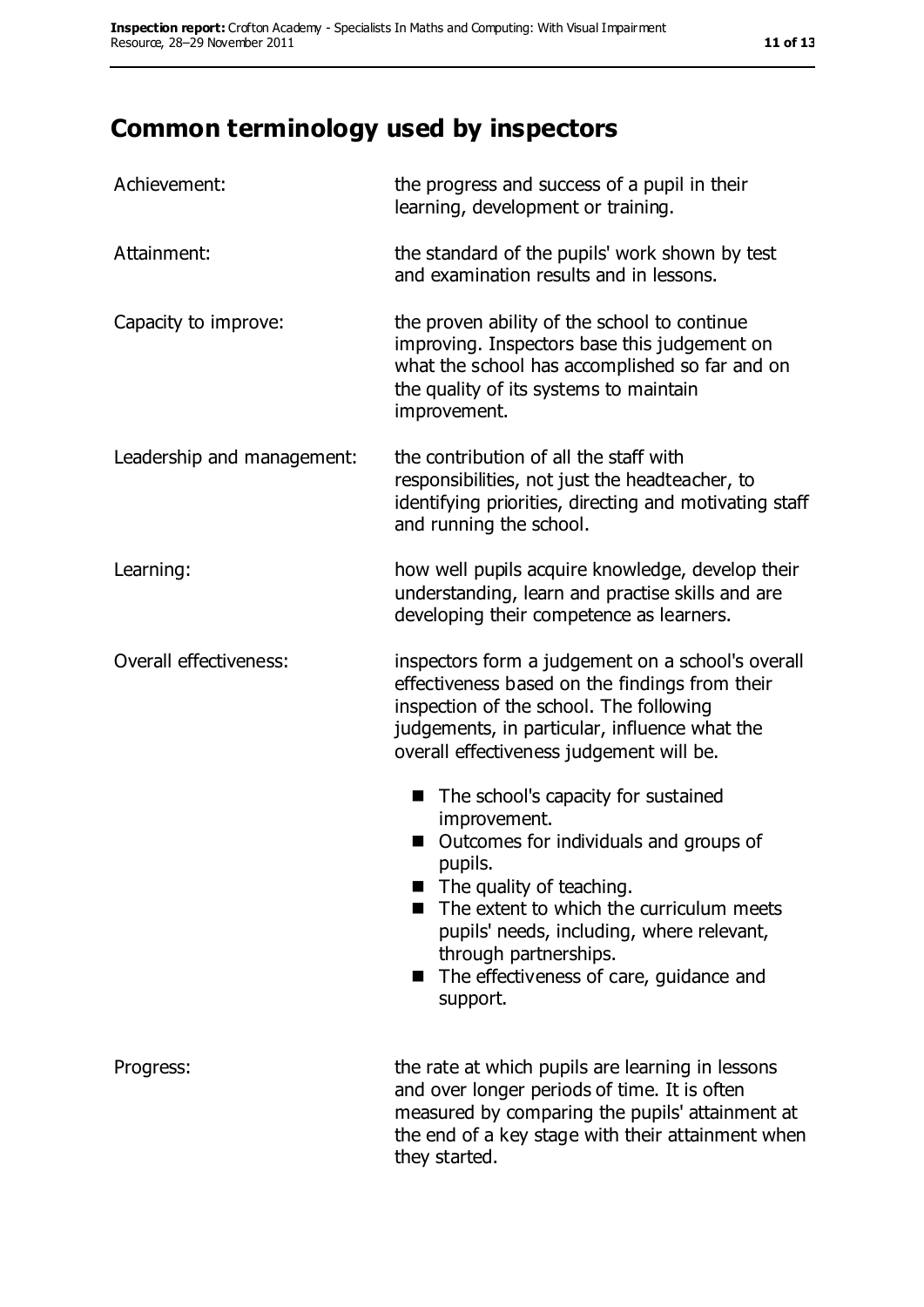#### **This letter is provided for the school, parents and carers to share with their children. It describes Ofsted's main findings from the inspection of their school.**

raising standards improving lives

30 November 2011

Dear Students

#### **Inspection of Crofton Academy – Specialists In Maths and Computing: With Visual Impairment Resource, Wakefield, WF4 1NF**

On behalf of the inspectors and myself, I would like to thank you very much for the very warm welcome you gave us when we visited your academy recently. We very much valued the discussions we had with you and seeing you at work. We were particularly impressed by your excellent behaviour and attitudes to learning. You, your parents and carers told us that Crofton is a very caring and safe place to be. You and they told us that you feel the school is well led and managed. Inspectors agree with this and believe that the school provides an outstanding standard of education.

Your headteacher works exceptionally hard and is very proud of you and the academy. We believe his leadership in particular to be outstanding. The great majority of you are making good progress and getting well above average GCSE results and other qualifications at the end of Year 11. We think your teachers teach you well. However, even in outstanding schools there is always more to be done.

We have asked your school to:

- look closely at how long teachers spend explaining to you during lessons and to reduce this to provide more time for you to work independently
- check more carefully on how well you understand things in lessons
- challenge all of you, but particularly the more able among you, to think for yourselves more frequently in lessons
- **EXECUTE:** ensure that lessons include a range of activities and experiences.

You too can play your part in improving the school by working hard and talking to your teachers about your learning. We wish you all the best for the future.

Yours sincerely

Glynis Bradley-Peat Lead inspector